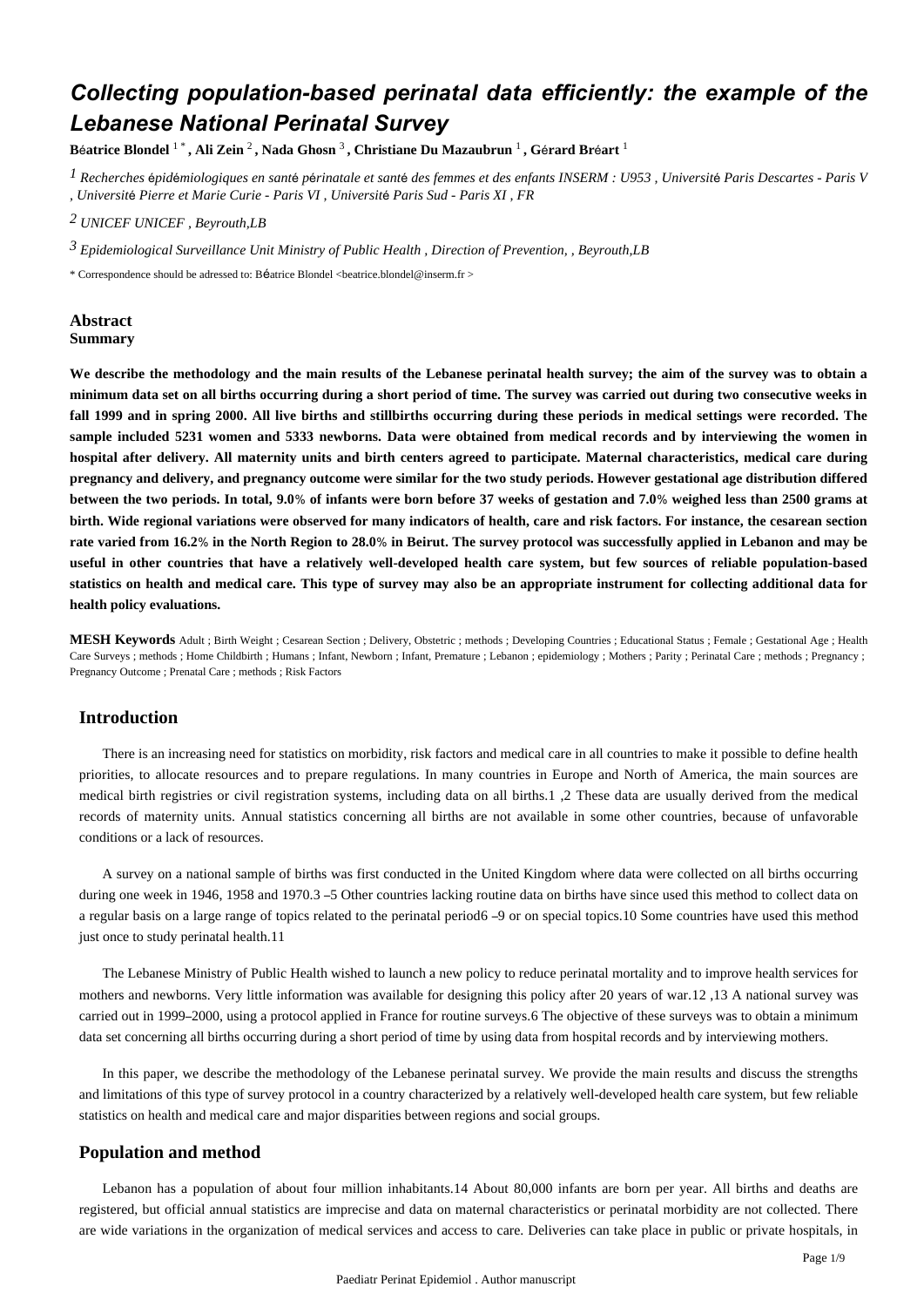small birth centers run by a gynecologist or a midwife, or occasionally at home. Standards and costs of care for pregnant women vary widely between care givers and places of care.15 In 1999, 50% of women who delivered in a hospital had health insurance and 21% received free care or financial help from the Ministry of Health.16

# **Study sample**

Data were collected on births occurring in medical settings (public or private hospitals, or birth centers). Births that occurred at home or during transportation were also considered if the mother and newborn were subsequently hospitalized. All live births and stillbirths were included if gestational age was at least 22 weeks or if birthweight was at least 500 grams. Deliveries occurring in medical settings located in Palestinian camps were not considered.

The survey was extended to home deliveries in the quada (district) of Akkar in the North Region, using the same questionnaire. This area is known for its high proportion of home births.13

## **Data collection**

We determined the size of the sample necessary to provide regional statistics with sufficient precision. With a sample of 500 births per region, the 95% CI for an indicator observed in 10% of the population was estimated to be [7.4%, 12.6%]. To obtain this number of births per region, we needed a national sample of about 5000 births, i.e. all births during four weeks. As some indicators may vary according to season, we collected data during 15 consecutive days during the fall  $(1<sup>st</sup> to 15<sup>th</sup> November, 1999)$  and spring  $(17<sup>th</sup> April to 1<sup>st</sup> May, 2000)$ .

The questionnaire included 64 questions. Data were derived from two sources. Data concerning socio-demographic characteristics of the parents, obstetrical history, tobacco consumption, and prenatal care were obtained by interviewing the mother during her stay in hospital after delivery. Characteristics of the delivery and health status of the newborn were obtained from the hospital records or directly from the medical staff or the birth attendant.

A technical committee, consisting of members of the Ministry of Health, United Nations Children's Fund (UNICEF) and the Lebanese Society of Perinatal Medicine, defined the protocol and the questionnaires (Table 1 ). This committee was also responsible for data analysis and the diffusion of results. Data were collected in hospitals and birth centers by midwives or nurses working in these settings. Local study coordinators visited every hospital and birth center to ensure that all births were included. Each coordinator was responsible for three to five hospitals or birth centers, which they visited at least three times a week. At each visit they collected the questionnaires and controlled the quality of the data. They sent questionnaires daily to the regional coordinators. The regional coordinators were responsible for the management of the survey in each region. The protocol and questionnaire were designed and the analysis done with the support of the Epidemiological Research Unit on Perinatal Health and Women's Health (INSERM, Paris, France), which designed the protocol for the French National Perinatal Surveys.

The cost of the survey was 102 000 US \$. The figure does not include however the time spent by the members of the technical committee.

## **Analysis**

Most of the analysis involved births occurring in medical settings. We first compared the samples obtained in November and April. We then estimated the proportions of preterm deliveries (before 37 completed weeks of gestation) and low birthweight infants (< 2500 g) according to vital status and the number of fetuses. Finally, we studied variations in maternal characteristics, medical care and pregnancy outcome by region of residence and region of birth. In the quada of Akkar, we also compared births in medical settings and home births.

When analyzing preterm deliveries in medical settings, we assessed inaccuracies in the estimated gestational age (GA), focusing on babies who were very large for their GA. Babies were considered to be very large if: ≥1500 g for GA≤ 27 weeks, ≥2000 g for GA=28 or 29 weeks, ≥2500 g for GA=30, 31 or 32 weeks, ≥3000 g for GA=33 or 34 weeks, ≥ 3500 g for GA=35 weeks and ≥4000 g for GA=36 weeks.

The analysis was performed with the SAS software. Estimates were provided with 95% confidence intervals. The Chi square test was used for comparisons in the overall sample. For the analysis of regional variations, we used two-sided binomial tests.

## **Results**

In 1999, there were 14 maternity units located in public hospitals, 111 maternity units in private hospitals, 7 private maternity units and 69 small birth centers in Lebanon. All these facilities agreed to participate. During the two study periods, 5231 women delivered and 5333 children were included in the survey. Ninety-nine of the children were stillborn. There were 2840 births in November and 2493 births in April. Four women refused the interview. None of the women who delivered at home in the district of Akkar refused to be interviewed.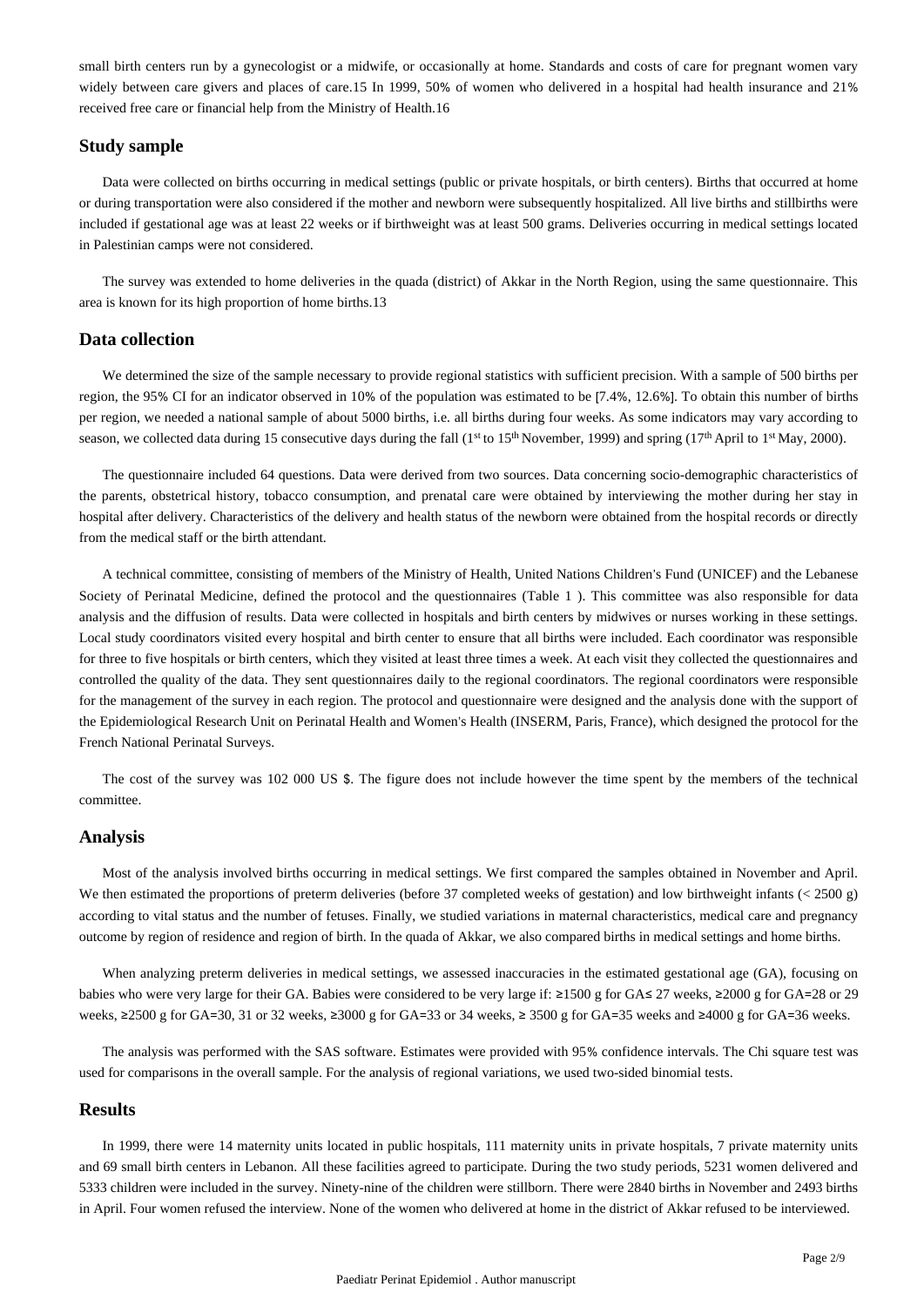Table 2 shows the main indicators in the overall sample. The proportion of unknown items was very small. It reached 1% or less for maternal age, parity, educational level, number of prenatal visits, onset of labor, mode of delivery and birthweight. It was 2% for gestational age.

The main maternal characteristics, the number of prenatal visits, the medical interventions during labor and delivery, and birthweight were similar in November and April. Furthermore, no significant differences were observed in the distribution of the samples by region of maternal residence, region of birth, and place of birth (public hospital, private hospital, maternity unit or birth center). However, births occurred less frequently at 39 or 40 weeks in November than in April. The proportion of births before 37 completed weeks of gestation was not statistically different between the two periods (p=0.15).

The main indicators described in table 2 show both high and low levels of medical care and interventions. For example, almost half of the women had more than seven prenatal visits, whereas 19.1% had no prenatal care or less than three visits. Labor and delivery were characterized by a low proportion of inductions and operative vaginal births, whereas the overall cesarean section rate reached 23.1%. Almost three quarters of these cesarean sections were done before the onset of labor.

In the overall sample, the preterm delivery rate was 9.0% and the proportion of low birthweight infants was 7.0% (Table 3 ). These rates varied according to the vital status and the number of fetuses. Among live-born singletons, the preterm delivery rate was 6.6% and the proportion of low birthweight infants was 4.7%. These proportions were 40.4% and 40.3% respectively for live-born twins and triplets.

After excluding preterm newborns very large for their GA, the preterm delivery rate was 8.3% for the overall population, 7.1% for singletons and 41.9% for twins and triplets. These proportions were respectively 7.3, 6.1 and 40.4% for live births.

Among preterm births (live births, stillbirths and large for GA newborns included), 26.2% had a cesarean section before labor, and 7.5 % had an induction. Among term births, 14.9% had cesarean section and 9.1% had an induction.

Maternal characteristics, medical care and pregnancy outcome varied considerably according to region of residence (Table 4 ). The North Region and the Bekaa were characterized by a high proportion of women with high parity, low educational level, lack of medical insurance and lack of prenatal care. Such characteristics were less frequent in Beirut and Mount-Lebanon. The preterm delivery rate was more than twice as high in Beirut than in the North Region. Similar variations were observed by region of birth.

In the quada of Akkar, 23.7% of women delivered at home. These women had higher parity and lower educational level than the women who delivered in a medical setting (Table 5 ). More than half of these women had no prenatal visits. Home births were attended by a midwife (50%), a matron (40%), a medical doctor (8%) or a nurse (2%). The proportion of low birthweight infants was slightly lower in this group but the difference was not statistically significant.

#### **Discussion**

A survey that was originally designed for a Western country was successfully applied in Lebanon. With the exception of gestational age, all indicators were very similar in the two study periods. Indicators of medical care revealed a large proportion of women with little or no prenatal care and a high rate of cesarean section. Maternal characteristics, medical care and pregnancy outcome varied considerably according to region or place of birth (medical setting or home).

Before this survey, Lebanese health statistics were obtained through demographic surveys based on interviews with samples of households. Women were asked a few questions about their most recent birth in the years preceding the survey.12 ,13 This is a useful way of obtaining data on all births, both in maternity units and at home, but it presents some limitations. In particular, it is difficult to ask precise questions on medical care and children's health and there is a risk of the mother forgetting certain information. It was not possible to carry out a survey in the maternity units or with the medical doctors and midwives during the 20 years that the civil war lasted. Our survey was conducted successfully in 1999, even though the medical services were still disorganized. The success of the survey was to a large extent due to support from national medical and midewifery associations as well as the assistance of local clinicians. The participation rates were very high. The completeness of the data on deliveries in medical settings was very similar to that obtained in the French national surveys conducted in 1995 and 1998.17 Thus, this type of protocol can provide high quality data concerning births in medical settings.

The data are not representative of all births in Lebanon because home births and births in Palestinian camps were not included. Births among the Palestinian refugees represent about 10% of all births in Lebanon and at least half of such births occur in Palestinian camps.18 In the early 1990s, 11% of Lebanese women delivered at home.12 There is a trend towards a decrease in home deliveries. For example, in Beirut the proportion decreased from 10% in 1984 to 5% in 1994.12 The exclusion of these two groups resulted in a slight over estimation of the intervention rates during delivery and in a slight under estimation of the proportion of women of low social class and with poor prenatal care.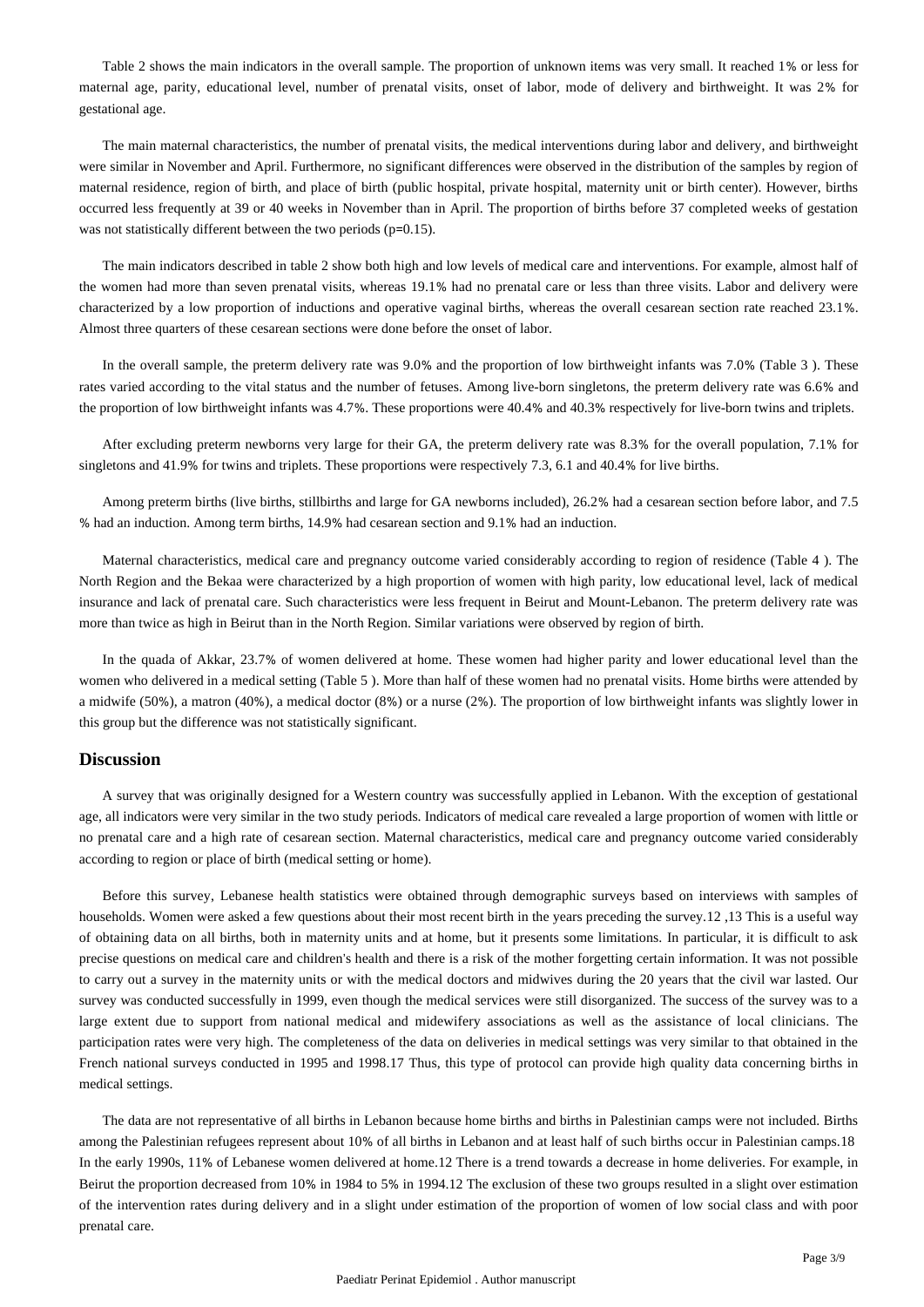Our results confirm the magnitude of regional disparities. This justifies the collection of data in all regions, rather than in just one region or two very different regions. This also shows the need for a sufficiently large sample to make it possible to test regional disparities in the main indicators. However, with our sample, we were not able to estimate precisely indicators of rare events, such as perinatal mortality. For example, the confidence interval of the stillbirth rate was 10 to 16 per 1000 (point estimate 13 per 1000).

Our sample was based on consecutive births that occurred in full weeks, like other national perinatal surveys carried out during a short period of time.3 ,17 This design was chosen because the number of births and obstetric interventions may vary according to the day of the week, especially in countries that have high rates of induction of labor and cesarean section.19, 20 Our two data collection periods each lasted 15 days, i.e. two full weeks and one day. If this extra day was excluded, results were very similar. For instance, the induction rate was then 8.9% instead of 8.8%, and the total cesarean section rate was 23.3% instead of 23.1%. Furthermore, the distribution of gestational age was still slightly different between the two periods of data collection.

The survey was conducted in two stages to take into account possible seasonal variations. No difference was observed between the two periods, except for gestational age. The high proportion of births at 39–40 weeks in April cannot be explained by differences in maternal risk factors, place of birth or onset of labor. It may have occurred by chance. In France, data were collected in spring and fall in the late 1980s and no differences were found between the two periods.21 Seasonal variations in birthweight have been reported in rural areas of tropical countries, possibly related to food supply, work load and malaria.22 –24 In other countries, a few studies have shown variations in preterm delivery rates and the distribution of gestational age according to calendar month.25 –27 These variations differ according to country and women's groups and there is no clear explanation for this seasonality. In this context, it is difficult to impose two or more waves of data collection, especially for the first survey conducted in a given country. However, a two-period survey has the advantage of mobilizing the actors involved for short periods of time, thus maintaining interest in the project. This argument was important in Lebanon, as the people involved in data collection and management also had to continue their normal professional activity and could not disrupt their work for a long period.

In countries with no good quality, routine data on perinatal health derived from birth certificates or a medical register, national studies on a representative sample of births are an interesting alternative. They make it possible to assess the current state of health and health care practices before initiating a health program, like in Lebanon. These surveys can be carried out a second time following the application of such programs to evaluate the policy adopted and its effects on health. More generally, nationwide studies carried out at regular intervals make it possible to monitor changes in health and care.

Regular national studies can also be useful in countries that routinely collect data on all births. They make it possible to limit the amount of data collected for each birth; indeed, data concerning a number of indicators only need to be collected every three to five years. This type of study also makes it possible to introduce questions about emerging topics more easily than with registers. For example, in the French national perinatal survey in 1998, questions have been included on several topics, such as HIV screening,28 Down syndrome screening by ultrasound, maternal serum screening and amniocentesis,29 or fertility treatment (manuscript in preparation).

The rate of cesarean sections was high in Lebanon compared to in most European countries.30 It was similar to that observed in the United States2 and in Central American countries where most births occur in maternity units.31 This high level is essentially due to cesarean sections carried out before the onset of labor, which accounted for 70% of all cesarean sections compared to about 50% in Europe.30 A study is underway to identify factors that can explain this rate.

Another important finding of this survey was the high rate of preterm deliveries. Errors when estimating age may have led to the misclassification of preterm and term children. It is difficult to estimate the number of misclassified term newborns by taking into account birthweight, because those who are too small for their GA may have suffered from intrauterine growth retardation. On the contrary, we can estimate the number of misclassified preterm newborns who were too large for their GA; this altered the overall preterm delivery rate from 9.0% to 8.3%. However we think that the preterm delivery rate was not greatly overestimated for several reasons. First, the use of the last menstrual period instead of ultrasound to measure gestational age, and the tendency to round off gestational age at birth generally lead to an underestimation of the number of preterm deliveries.32 ,33 Second, among women who delivered in medical settings, the highest preterm delivery rates were observed in regions characterized by a high level of medical care. It is reasonable to assume that the quality of the estimation of GA was better in these regions than in the others. One partial explanation for the high rate of preterm deliveries is the active management of complications during pregnancy. We found that one third of preterm births were associated with an induction or a cesarean section before labor. A similar proportion is found in Western countries.34 ,35 This first study in Lebanon shows that it would be of value to assess medical management of complications during pregnancy and labor in Lebanese maternity units.

### **Conclusion**

In countries where there are many materiel and administrative constraints, surveys on national samples can be used to assess perinatal health and to help policymakers, without having to record all births. This may represent the first step before the establishment of a routine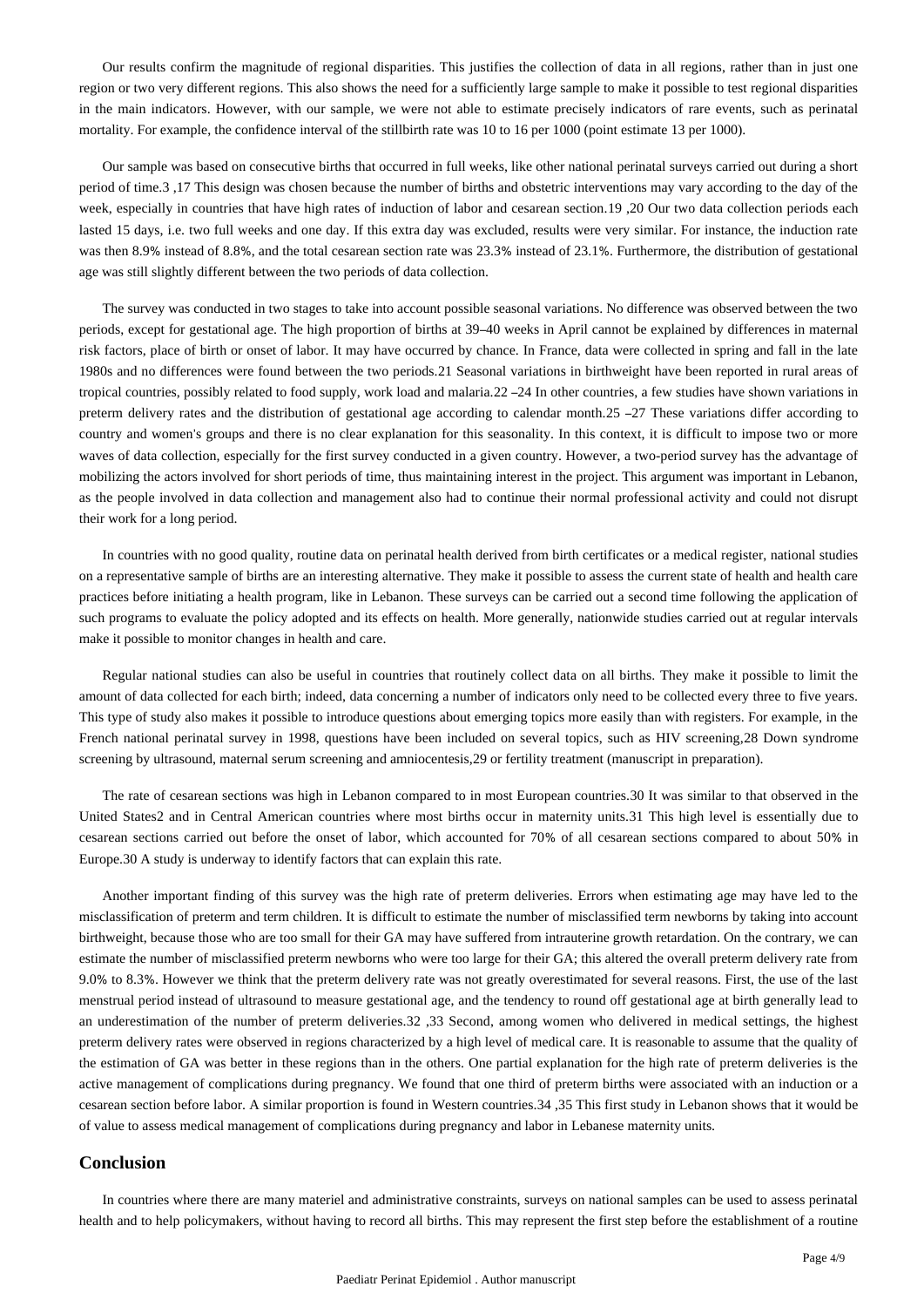data collection system. This type of survey can also complement well-established data collection systems by providing information about the needs of the population or the application of certain policies.

# **Ackowledgements:**

This study is the result of a close collaboration between UNICEF and the Ministry of Public Health at all stages of the survey and data analysis. We thank the Lebanese Society of Perinatal Medicine, the Lebanese Society of Pediatrics, the North Region Society of Pediatrics, the Society of Obstetrics and Gynecology, the Association of Midwives and the Syndicate of Private Hospitals. We are grateful to the medical doctors for allowing us to carry out the survey in the maternity units and the private medical practices. We thank the midwives and nurses who participated in data collection, and the women who agreed to be interviewed. We also thank Babak Khoshnood and Karine Supernant for their help in the analysis.

#### **References:**

- 1 . Macfarlane A , Gissler M , Bolumar F , Rasmussen S . The availability of perinatal health indicators in Europe . European Journal of Obstetrics & Gynecology and Reproductive Biology . 2003 ; 111 : (suppl1 ) S15 - S32
- 2 . Martin J , Hamilton B , Ventura SJ , Menacker F , Park M , Sutton P . Births: final data for 2001 . National Vital Statistics Reports . 2002 ; 51 : 1 103
- 3 . Chamberlain R , Chamberlain G , Howlett B , Claireaux A . British births 1970 . 1975 ; London William Heinemann ;
- 4 . Butler N , Alberman E . Perinatal problems . Edinburgh Livingstone ; 1969 ;
- 5 . Joint Committee of the Royal College of Obstetricians, Gynaecologists and the Population Investigation Committee. . Maternity in Great Britain . Oxford Oxford University  $Press \cdot 1948 \cdot$
- 6 . Blondel B , Bréart G , Du Mazaubrun C , Badeyan G , Wcislo M , Lordier A . La situation périnatale en France. Evolution entre 1981 et 1995 [The perinatal situation in France. Evolution between 1981 and 1995] . Journal de Gynécologie Obstétrique et Biologie de la Reproduction . 1997 ; 26 : 770 - 80
- 7 . Rumeau-Rouquette C , Du Mazaubrun C , Rabarison Y . Naître en France, 10 ans d'évolution . Paris INSERM-Doin ; 1984 ;
- 8 . Rumeau-Rouquette C , Hatton F , Bréart G , Marendaz R , Du Mazaubrun C , Padieu R . Méthodologie d'une enquête sur un échantillon représentatif des naissances en France (1972) [Methodology of a survey carried out on a population sample representative of births in France (1972)] . Revue d'Epidémiologie Médecine Sociale et Santé Publique  $1974 \cdot 22 \cdot 51 - 62$
- 9 . Tzoumaka-Bakoula C . The Greek national perinatal survey: I: Design, methodology, case ascertainment . Paediatric and Perinatal Epidemiology . 1987 ; 1 : 43 55
- 10 . Hamlyn B , Brooker S , Oleinikova K , Wands S . Infant feeding 2000 . London, UK The Stationary Office ; 2002 ;
- 11 . Mor-Yosef S , Samueloff A , Schenker JG . The Israel perinatal census . Asia Oceania Journal of Obstetrics and Gynaecology . 1992 ; 18 : 139 45
- 12 . Deeb M , Campbell O , Kabakian T . Safe motherhood in Lebanon: new population-based results from the Beirut 1994 survey . International Journal of Gynecology & Obstetrics . 1997 ; 56 : 181 - 2
- 13 . . Lebanon 1996: results from the Lebanon Maternal and Child Health Survey . Studies in Family Planning . 2001 ; 32 : 175 80
- 14 . Administration Centrale de la Statistique . Conditions de vie des ménages en 1997 . Etudes Statistiques . Beirut 1998 ;
- 15 . Hegoburu A . Enquête sur la pratique des soins prénatals au Liban . Rennes Ecole Nationale de la Santé Publique ; 2002 ;
- 16 . Ministry of Health . National survey on expenses and use of health services in the households 1999 . Beirut Republic of Lebanon with the World Health Organization and the World Bank ; 2001 ;
- 17 . Blondel B , Norton J , du Mazaubrun C , Bréart G . Evolution des principaux indicateurs de santé périnatale en France métropolitaine entre 1995 et 1998 [Trends in the main indicators of perinatal health in France between 1995 and 1998. Results from the National Perinatal Surveys] . Journal de Gynécologie Obstétrique et Biologie de la Reproduction . 2001 ; 30 : 552 - 64
- 18 . UNRWA . Annual Report of the Department of Health . Amman United Nations Relief and Works Agency for Palestine Refugees in the Near East ; 2002 ;
- 19 . Curtin SC , Park MM . Trends in the attendant, place, and timing of births, and in the use of obstetric interventions: United States, 1989–97 . National Vital Statistics Reports  $1999 \cdot 47 \cdot 1 - 12$
- 20. Morita N, Matsushima N, Ogata N, Saeki K, Ishibashi M, Komukai H. Nationwide description of live Japanese births by day of the week, hour, and location . Journal of Epidemiology . 2002 ; 12 : 330 - 5
- 21 . Bréart G , Blondel B , Kaminski M , Kabir M , Dargent-Paré C , Tuppin P . Editor: Tournaire M . Mortalité et morbidité périnatales en France . Mises à jour en gyné cologie obstétrique . Paris Vigot ; 1991 ; 175 - 214
- <sup>•</sup> 22 . Hort KP . Seasonal variation of birthweight in Bangladesh . Annals of Tropical Paediatrics . 1987 ; 7 : 66 71
- 23 . Aitken IW . Determinants of low birthweight among the Mendi of Sierra Leone: implications for medical and socio-economic strategies . International Journal of Gynaecology and Obstetrics . 1990 ; 33 : 103 - 9
- 24 . Wendl-Richter HU . Birthweight distribution in rural north-west Burkina Faso . Tropical Medicine and International Health . 1997 ; 2 : 404 8
- 25 . Matsuda S , Kahyo H . Seasonality of preterm births in Japan . International Journal of Epidemiology . 1992 ; 21 : 91 100
- 26 . Cooperstock M , Wolfe RA . Seasonality of preterm birth in the Collaborative Perinatal Project: demographic factors . American Journal of Epidemiology . 1986 ; 124 : 234 - 41
- 27 . Keller CA , Nugent RP . Seasonal patterns in perinatal mortality and preterm delivery . American Journal of Epidemiology . 1983 ; 118 : 689 98
- 28 . Vayssiére C , Du Mazaubrun C , Bréart G . Human immunodeficiency virus screening among pregnant women in France: results from the 1995 National Perinatal Survey . American Journal of Obstetrics and Gynecology . 1999 ; 180 : 564 - 70
- 29 . Khoshnood B , Blondel B , De Vigan C , Bréart G . Socioeconomic barriers to informed decisionmaking regarding maternal serum screening for Down syndrome: results of the French National Perinatal Survey of 1998 . American Journal of Public Health . 2004 ; 94 : 484 - 91
- 30 . Wildman K , Blondel B , Nijhuis J , Defoort P , Bakoula C . European indicators of health care during pregnancy, delivery and postpartum period . European Journal of Obstetrics & Gynecology and Reproductive Biology . 2003 ; 111 : (suppl1 ) S53 - S65
- 31 . Belizan JM , Althabe F , Barros FC , Alexander S . Rates and implications of caesarean sections in Latin America: ecological study . British Medical Journal . 1999 ; 319 : 1397 - 400
- 32 . Kramer MS , Mclean FH , Boyd ME , Esher RH . The validity of gestational age estimation by menstrual dating in term, preterm, and postterm gestations . Journal of the American Medical Association . 1988 ; 260 : 3306 - 8
- 33 . Goldenberg RL , Davis RO , Cutter GR , Hoffman HJ , Brumfield CG , Foster JM . Prematurity, postdates, and growth retardation: the influence of use of ultrasonography on reported gestational age . American Journal of Obstetrics and Gynecology . 1989 ; 160 : 462 - 70
- 34 . Papiernik E , Zeitlin J , Rivera L , Bucourt M , Topuz B . Preterm birth in a French population: the importance of births by medical decision . British Journal of Obstetrics and Gynaecology  $.2003 \cdot 110 \cdot 430 = 2$
- 35 . Joseph KS , Demissie K , Kramer MS . Obstetric intervention, stillbirth, and preterm birth . Seminars in Perinatology . 2002 ; 26 : 250 9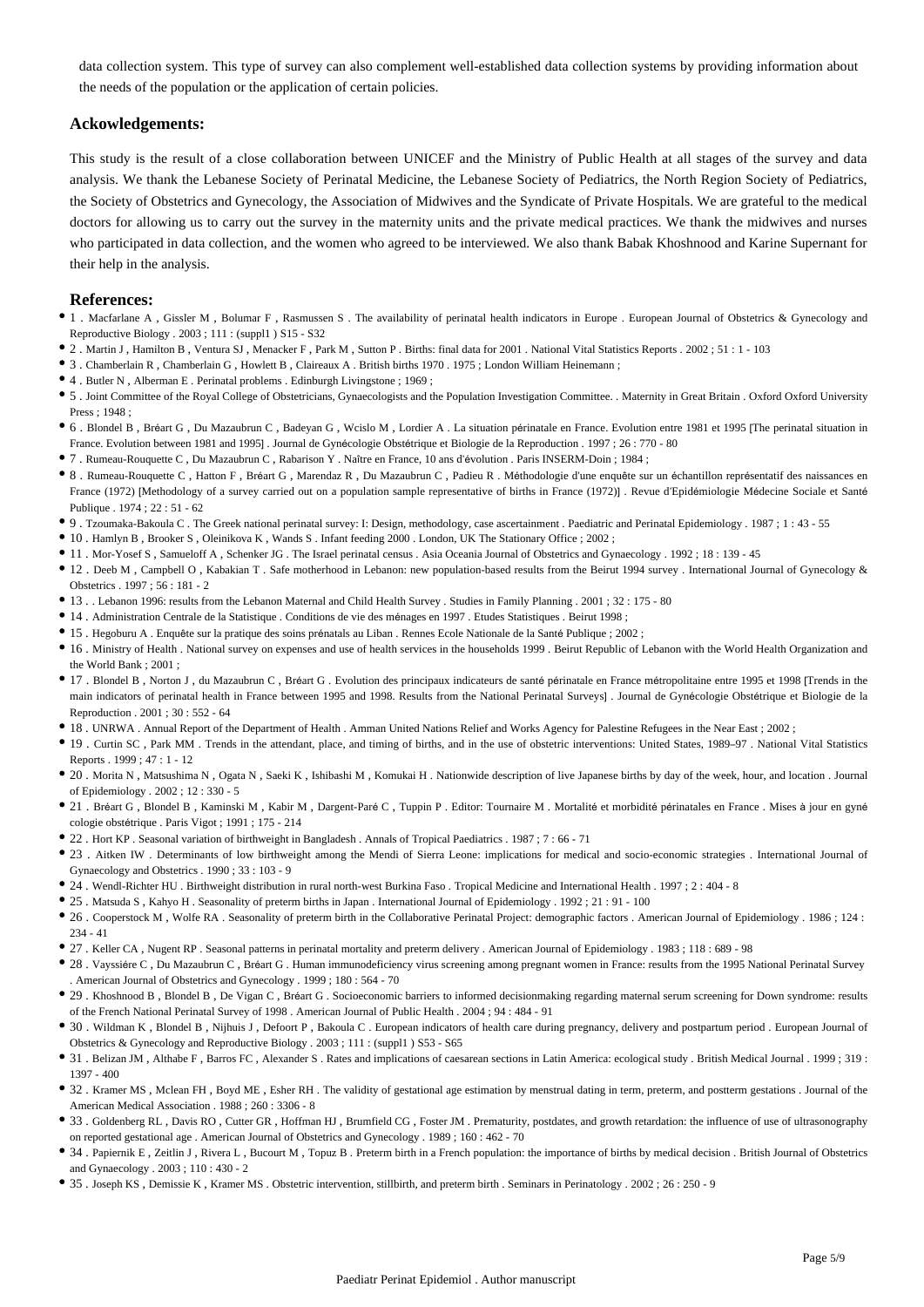Organization of the survey

| <b>Tasks</b>                                                                    | Groups or people involved                          | Level              |
|---------------------------------------------------------------------------------|----------------------------------------------------|--------------------|
| Design of the survey and the questionnaires                                     | Technical committee <sup>1</sup>                   | National           |
| Recruitment and training of regional and local coordinators and data collectors | Executive committee <sup><math>\angle</math></sup> | National           |
| Data collection                                                                 | 364 midwives and nurses                            | Maternity units    |
| Collection of questionnaires and first verification of completeness             | 5 regional coordinators and 44 local coordinators  | Regional and local |
| Second verification of completeness, data entry and analysis                    | Technical committee <sup>1</sup>                   | National           |

**<sup>1</sup>**Representatives of the Ministry of Health, UNICEF and Lebanese Society of Perinatal Medicine

**<sup>2</sup>**Members of the Ministry of Health, UNICEF and the Association of Midwives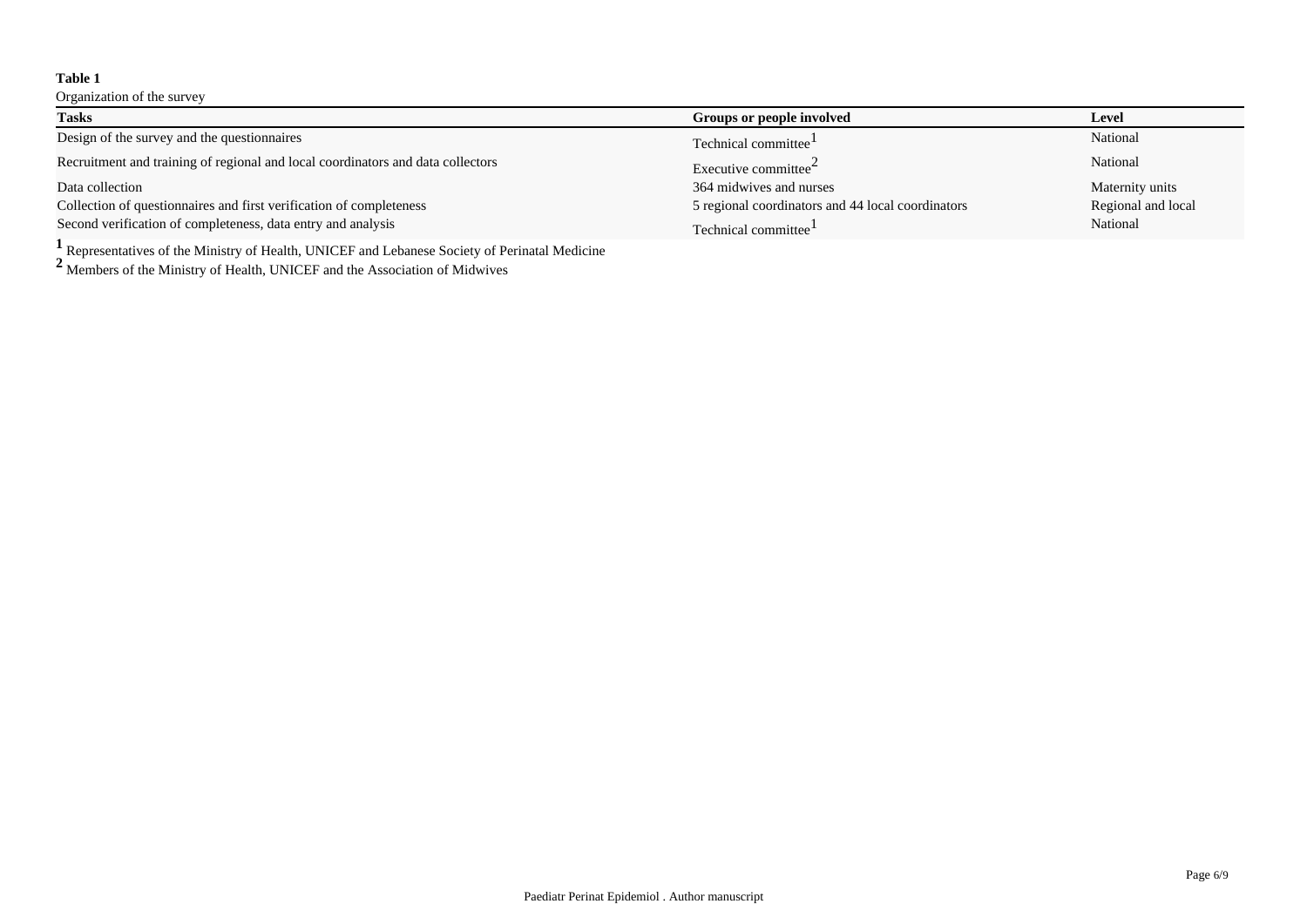Comparison of maternal characteristics, medical care and pregnancy outcome by survey period (births in medical settings)

|                                 |                  | <b>November 1999 %</b> | April 2000 % | $\mathbf{p}$ | All %       | 95% CI       |
|---------------------------------|------------------|------------------------|--------------|--------------|-------------|--------------|
| Maternal age (yrs) <sup>1</sup> | $< 20\,$         | 6.5                    | 4.9          | 0.04         | 5.8         | [5.2, 6.4]   |
|                                 | $20 - 34$        | 76.8                   | 78.5         |              | 77.6        | [76.5, 78.8] |
|                                 | $\geq 35$        | 16.6(2766)             | 16.6(2435)   |              | 16.6(5201)  | [15.6, 17.6] |
| Parity $1$                      | $\boldsymbol{0}$ | 30.5                   | 30.5         | 0.62         | 30.5        | [29.3, 31.8] |
|                                 | $1 - 3$          | 54.1                   | 54.9         |              | 54.5        | [53.1, 55.8] |
|                                 | $\geq 4$         | 15.4 (2780)            | 14.5 (2442)  |              | 15.0(5223)  | [14.0, 16.0] |
| Level of education <sup>1</sup> | no schooling     | 6.3                    | 7.1          | 0.80         | 6.6         | [6.0, 7.3]   |
|                                 | primary          | 21.9                   | 21.9         |              | 21.9        | [20.8, 23.0] |
|                                 | complementary    | 32.6                   | 32.5         |              | 32.5        | [31.3, 33.8] |
|                                 | secondary        | 21.2                   | 20.9         |              | 21.1        | [20.0, 22.2] |
|                                 | university       | 18.1 (2761)            | 17.7 (2439)  |              | 17.9 (5200) | [16.9, 19.0] |
| Prenatal visits <sup>1</sup>    | $\mathbf{0}$     | 4.9                    | 5.2          | 0.69         | 5.1         | [4.5, 5.7]   |
|                                 | 1, 3             | 14.3                   | 13.7         |              | 14.0        | [13.1, 15.0] |
|                                 | 4,7              | 35.0                   | 36.4         |              | 35.7        | [34.4, 37.0] |
|                                 | $\geq 8$         | 45.8 (2758)            | 44.7 (2423)  |              | 45.2 (5181) | [43.9, 46.6] |
| Onset of labor <sup>2</sup>     | spontaneous      | 74.4                   | 75.7         | 0.52         | 75.0        | [73.8, 76.1] |
|                                 | induction        | 9.1                    | 8.4          |              | 8.8         | [8.1, 9.6]   |
|                                 | cesarean section | 16.4 (2834)            | 15.6 (2489)  |              | 16.2 (5323) | [15.3, 17.2] |
| Mode of delivery $2$            | vaginal          | 72.3                   | 72.9         | 0.73         | 72.6        | [71.4, 73.8] |
|                                 | instrumental     | $4.5\,$                | 4.1          |              | 4.3         | [3.8, 4.9]   |
|                                 | cesarean section | 23.2 (2840)            | 23.0 (2493)  |              | 23.1 (5333) | [22.0, 24.3] |
| Gestational age $(wks)^2$       | $< 37$           | 9.6                    | 8.4          | 0.006        | 9.0         | [8.3, 9.8]   |
|                                 | $37 - 38$        | 27.8                   | 25.8         |              | 26.8        | [25.7, 28.1] |
|                                 | $39 - 40$        | 54.1                   | 58.8         |              | 56.3        | [55.0, 57.7] |
|                                 | $>40$            | 8.5 (2776)             | 7.0(2453)    |              | 7.8 (5229)  | [7.1, 8.6]   |
| Birthweight $(g)^2$             | $< 2500\,$       | $7.0\,$                | $7.0\,$      | 0.97         | 7.0         | [6.3, 7.7]   |
|                                 | $2500 - 2999$    | 15.8                   | 15.8         |              | 15.8        | [14.8, 16.8] |
|                                 | $3000 - 3999$    | 68.7                   | 68.4         |              | 68.6        | [67.3, 69.8] |
|                                 | $\geq 4000$      | 8.5 (2826)             | 8.8 (2488)   |              | 8.6 (5314)  | [7.9, 9.4]   |

**<sup>1</sup>**% of women

**<sup>2</sup>**% of newborns

( ) total number of women or newborns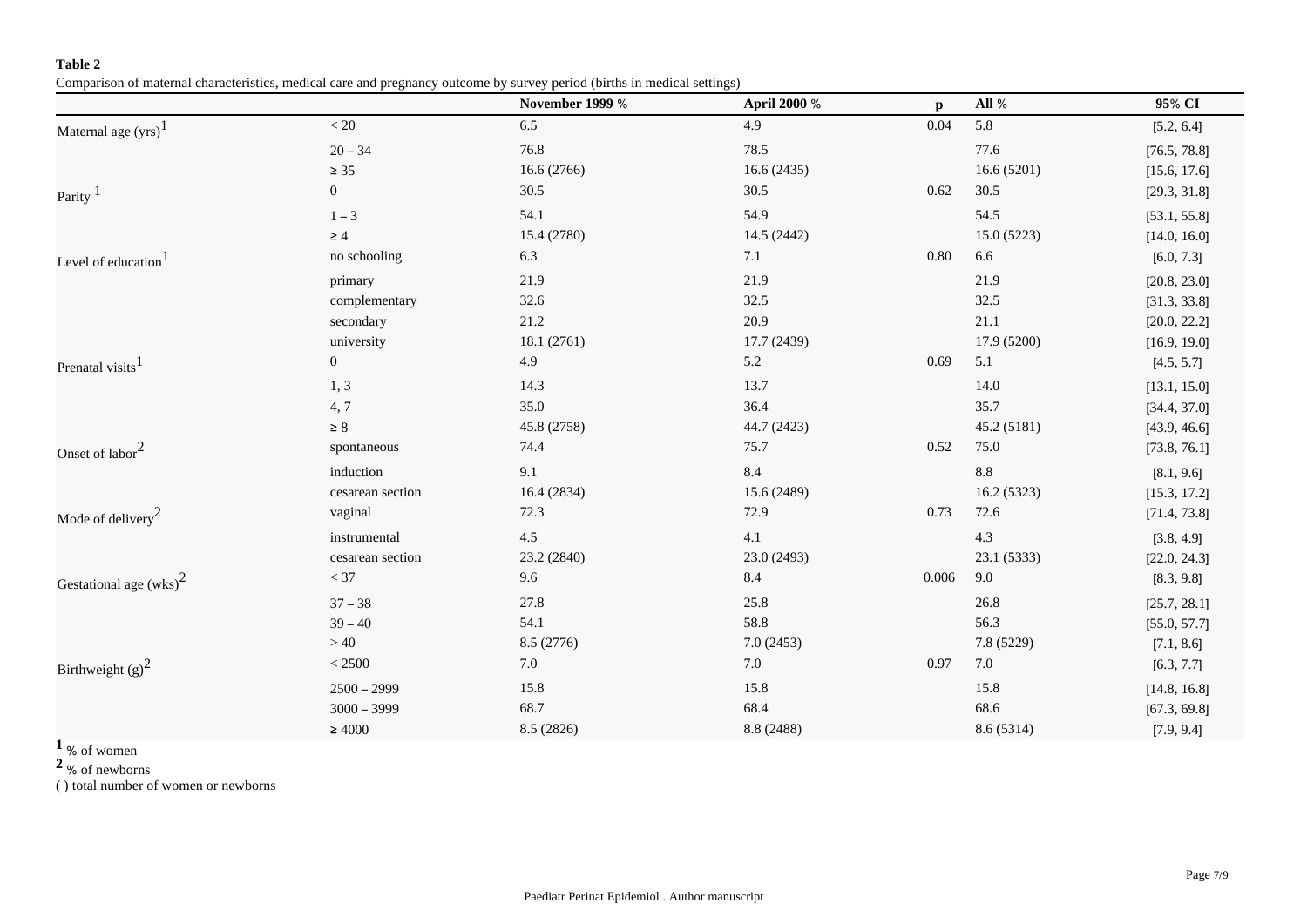Pregnancy outcome by plurality and vital status (births in medical settings)

|                   |             | Preterm delivery < 37 weeks |              |             | Low birthweight $<$ 2500 g |              |  |
|-------------------|-------------|-----------------------------|--------------|-------------|----------------------------|--------------|--|
|                   | $\mathbf n$ | $\%$                        | 95% CI       | $\mathbf n$ | $\%$                       | 95% CI       |  |
| All births        | 5229        | 9.0                         | [8.3, 9.9]   | 5314        | 7.0                        | [6.3, 7.7]   |  |
| singletons        | 5036        | 7.8                         | [7.0, 8.5]   | 5120        | 5.7                        | [5.1, 6.4]   |  |
| twins or triplets | 193         | 42.5                        | [35.5, 49.5] | 194         | 41.2                       | [34.3, 48.2] |  |
| Live births       | 5131        | 7.8                         | [7.1, 8.5]   | 5225        | 6.0                        | [5.4, 6.7]   |  |
| singletons        | 4948        | 6.6                         | [5.9, 7.3]   | 5039        | 4.7                        | [4.2, 5.3]   |  |
| twins or triplets | 183         | 40.4                        | [33.3, 47.6] | 186         | 40.3                       | [33.3, 47.4] |  |

# **Table 4**

Maternal characteristics, health care and pregnancy outcome by region of residence (births in medical settings)

|                                       |      | <b>North</b>         | <b>Bekaa</b> | South-Nabatieth     | Mount-Lebanon          | <b>Beirut</b>                | All  |
|---------------------------------------|------|----------------------|--------------|---------------------|------------------------|------------------------------|------|
| No of women                           |      | 1324                 | 796          | 880                 | 1857                   | 365                          | 5222 |
| $Age > 34 \text{ years}$ <sup>1</sup> | %    | 17.4                 | 14.3         | 16.8                | 16.2                   | 20.1                         | 16.6 |
| Parity $\geq 4^1$                     | $\%$ | $24.7$ ***           | $19.7$ ***   | 17.3                | $6.3***$               | $7.5***$                     | 14.9 |
| No education <sup>1</sup>             | $\%$ | $11.5$ ***           | $12.5$ ***   | $4.5$ <sup>**</sup> | ***<br>$2.2^{\degree}$ | $3.3***$                     | 6.6  |
| No medical insurance                  | %    | $61.5$ ***           | $60.6$ ***   | 52.3                | $45.2$ **              | $***$<br>$36.0$ <sup>*</sup> | 48.8 |
| 0–3 prenatal visits $1$               | %    | ***<br>33.1          | ***<br>31.6  | ***<br>32.6         | 17.1                   | ***<br>7.4                   | 19.1 |
| No of newborns                        |      | 1351                 | 808          | 900                 | 1893                   | 372                          | 5324 |
| Induction of labor <sup>2</sup>       | %    | $6.0$ <sup>***</sup> | $6.0^{**}$   | 6.5                 | ***<br>11.8            | ***<br>$14.3$ <sup>"</sup>   | 8.7  |
| Cesarean section <sup>2</sup>         | $\%$ | ***<br>16.2          | 21.4         | 25.7                | ***<br>26.6            | 28.0                         | 23.1 |
| Birth < 37 weeks <sup>2</sup>         | %    | $6.9$ <sup>**</sup>  | 9.3          | 7.2                 | 10.0                   | $16.0$ ***                   | 9.0  |
| Birthweight < 2500 $g^2$              | %    | 6.5                  | 6.2          | 6.7                 | 7.6                    | 8.9                          | 7.0  |

 $\overline{1}_{\% \text{ of women}}$ 

**<sup>2</sup>**% of newborns

Differences between the regional and national indicators:

\*\*\* p<0.001;

 $*$ \* p<0.01;

 $^{\star}$  p<0.05